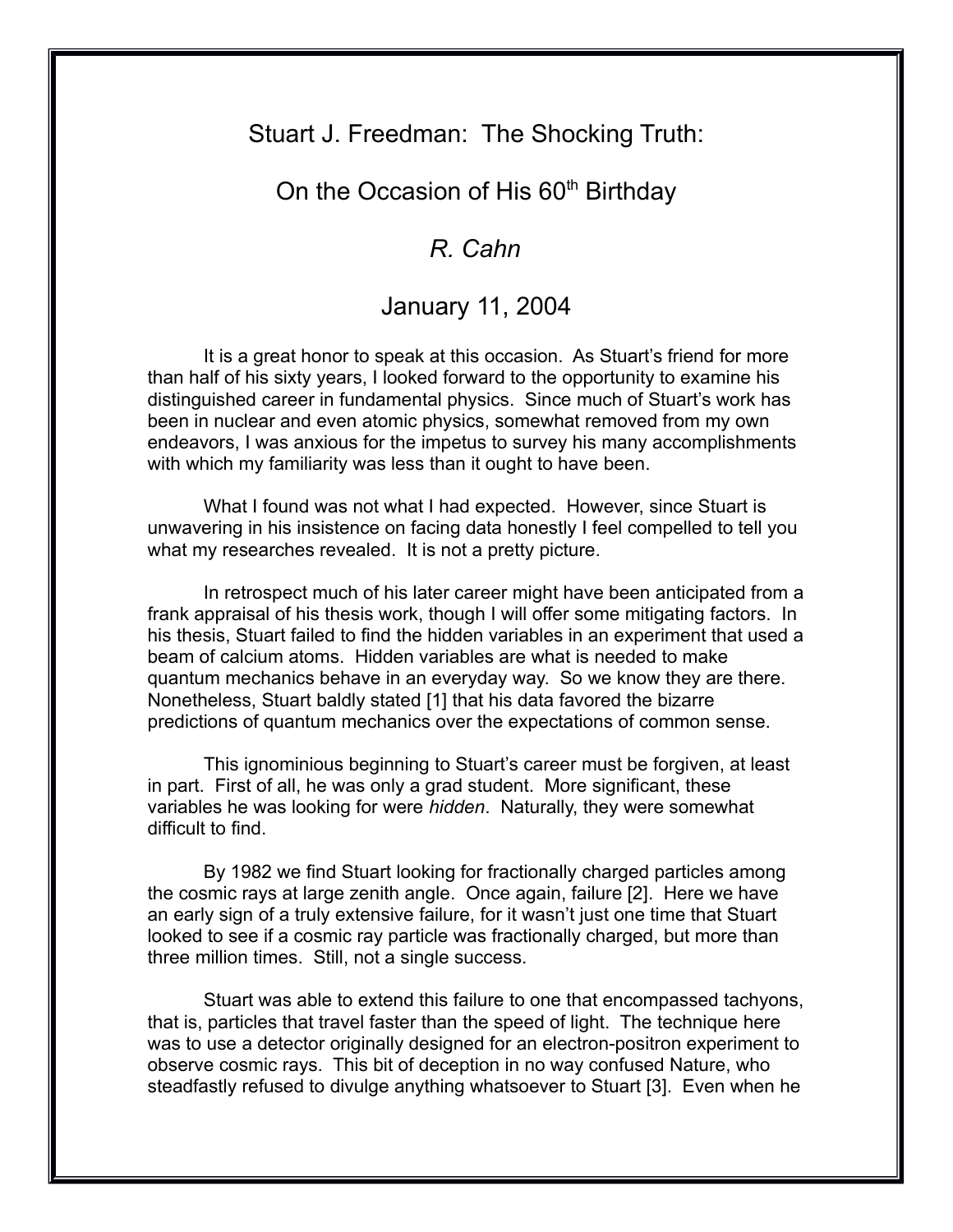used apparatus the way it was intended to be used, the results were no different. In  $e^+e^-$  collisions at a center-of-mass energy of 29 GeV, not a single quark was observed, even though we know thousands were produced [4]. A more stunning lapse is hard to imagine.

If Stuart is known for anything, it is versatility. Cosmic rays, beta decay, electron-positron colliders: Stuart did it all. Now he turned to the decay of an excited state of helium-4. In this way he failed to find evidence for a Higgs boson with a mass between 3 and 14 MeV [5].

In 1986, the nuclear physics community was rocked by the news that in heavy ion collisions, electron-positron pairs were created with discrete masses. Where others could find 500 events or so, Stuart found effectively none [6].

It was in 1988 that Stuart turned his talent for not finding things to the field of neutrino physics. Here he began with muon-neutrinos and asked whether they transformed themselves into electron-neutrinos. Naturally, the answer was no [7].

Returning to nuclear physics, Stuart examined the decay of the barely unbound state of the deuteron to look for evidence of the "axion," a particle that might constitute a large fraction of the mass of the universe. Here was a target too big to miss. But Stuart did not find it [8].

In 1991 the neutrino was much more massive than it is today. To be specific, its mass was 17 keV, while today it is but a fraction of an eV. You'd think that with it being 100,000 times heavier than it is currently, it would have been easy to find. And it was. Several researchers were able to show evidence for it. In an ingenious experiment Stuart demonstrated that his apparatus should be able to see the 17 keV neutrino. Nonetheless, he could not find it [9].

All these failures did not discourage Stuart. He persevered, and more. He learned. And what he learned served him well. In the KamLAND experiment he looked at anti-neutrinos produced in nuclear power reactors in Japan. It was possible to know how many anti-neutrinos were produced from the power generated by the reactor. This enabled Stuart to predict how many neutrino interactions should be seen in his detector, a large vat, filled with mineral oil and scintillator. Each neutrino reaction gave off flashes of light, which were recorded and the events counted. You won't be surprised to learn that Stuart failed to find all the neutrino reactions that had been expected.

But now it was time for Stuart to display his real virtuosity. Having failed to find hidden variables, fractional charges in cosmic rays and in electronpositron collisions, tachyons, the Higgs boson, discrete electron-positron lines, axions, and the 17-keV neutrino, he wasn't about to accept blame for another